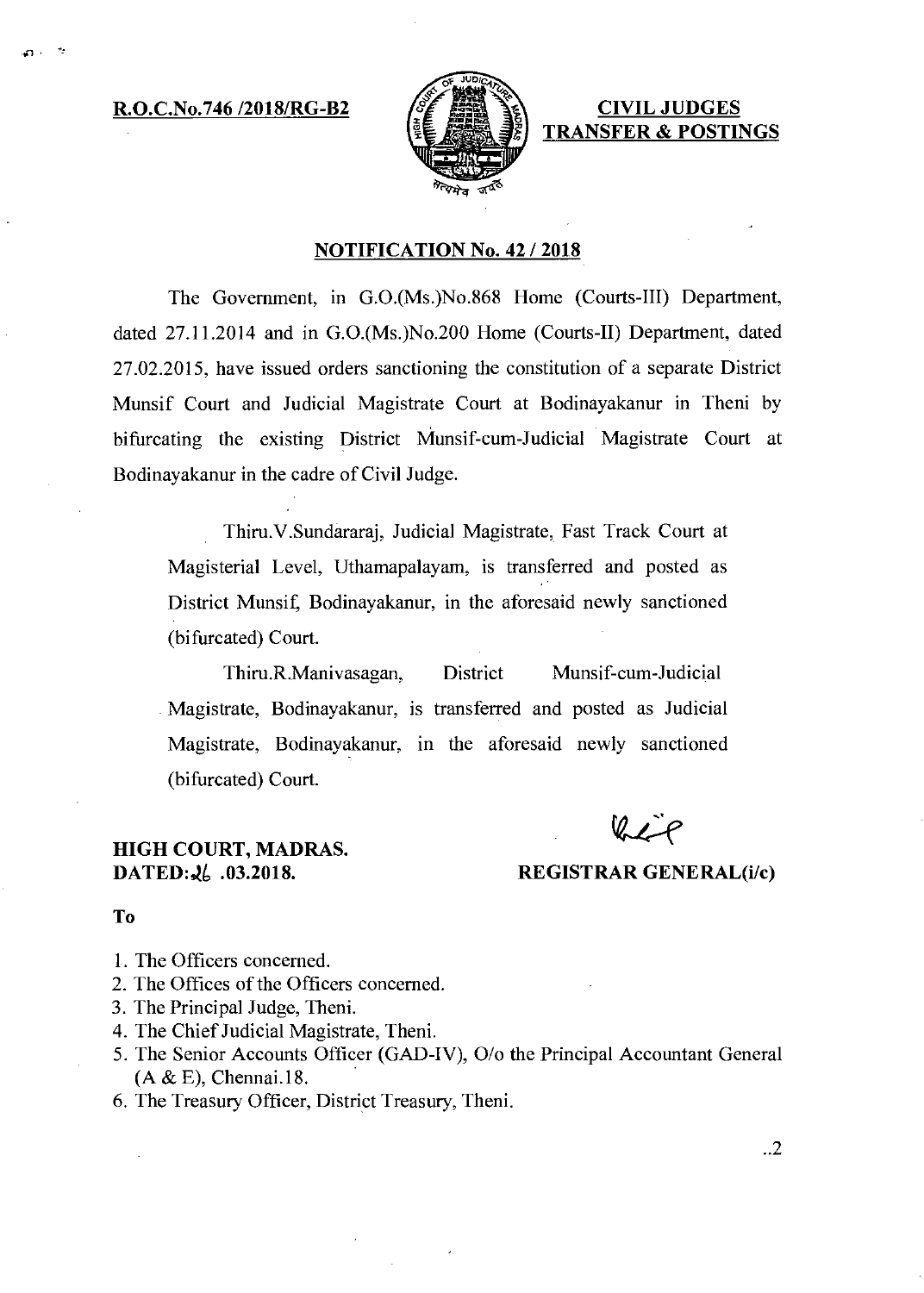# Copy to:

- 1. The Chief Secretary to Government, Secretariat, Chennai-9.
- 2. The Secretary to Government, Home / Public / Labour and Employment / Revenue / Law/ Commercial Taxes Department, Secretariat,Chennai-9.
- 3. The Secretary to His Excellency The Governor, Raj Bhavan, Chennai-22.
- 4. The Secretary to the Hon'ble Chief Minister, Secretariat, Chennai-9.
- 5. The Registrar (IT-cum-Statistics), High Court, Madras.
- 6. The Registrar (Judicial), High Court, Madras.
- 7. The Director, Tamil Nadu Mediation and Conciliation Centre, High Court, Madras.
- 8. The Registrar (Vigilance), High Court, Madras. (12 copies)
- 9. The Registrar (Management), High Court, Madras.
- 10.The Registrar (Special Cell), High Court, Madras.
- 11.The Registrar-cum-Private Secretary to the Hon'ble The Chief Justice, High Court, Madras.
- 12.The Registrar (District Judiciary), High Court, Madras.
- 13.The Additional Registrar-I (Vigilance), High Court, Madras.
- 14.The Registrar (Administration), High Court, Madras.
- 15.The Registrar -cum-Special Officer (Liaisoning), High Court, Madras.
- 16.The Registrar (Recruitment), High Court, Madras.
- 17.The Official Assignee, High Court, Madras.
- 18.The Additional Registrar General, Madurai Bench of Madras High Court, Madurai.
- 19.The Additional Registrar -II (Vigilance), Madurai Bench of Madras High Court, Madurai.
- 20.The Registrar (Judicial), Madurai Bench of Madras High Court, Madurai.
- 21.The Registrar (Administration), Madurai Bench of Madras High Court, Madurai.
- 22.The Additional Registrar (IT & Statistics), Madurai Bench of Madras High Court, Madurai.
- 23.The Director, Tamil Nadu State Judicial Academy, No.30 (95), P.S.K.R.Salai (Greenways Road), R.A.Puram, Chennai-28.
- 24.The Deputy Director, Tamil Nadu State Judicial Academy, Regional Centres, Coimbatore.
- 25 .The Deputy Director, Tamil Nadu State Judicial Academy, Regional Centres, Madurai.
- 26.The Member Secretary, Tamil Nadu State Legal Services Authority, Chennai.
- 27.The Secretary, High Court Legal Services Committee, Chennai.
- 28.The Secretary, Tamil Nadu Judicial Officers Association, Chennai.
- 29.The Chief Accounts Officer, High Court, Madras.
- 30.The Assistant Registrar, Admn.I / Adman / Per.Admn. / A.S. / Rules / Computer / Pondicherry, High Court, Madras.
- 31.The Section Officer, 'C' / Computer / 'Cl' / 'D' / 'F' / 'G' / Budget / 'B5' / Library / Stationery / Legal Cell / Computer (Server Room), High Court, Madras.
- 32.The Section Officer, "B" Section, Madurai Bench of Madras High Court, Madurai.
- 33.The Technical Director, NIC, High Court, Madras.
- 34.The Record Keeper, A.D. Records, High Court, Madras.

+ Spare 5.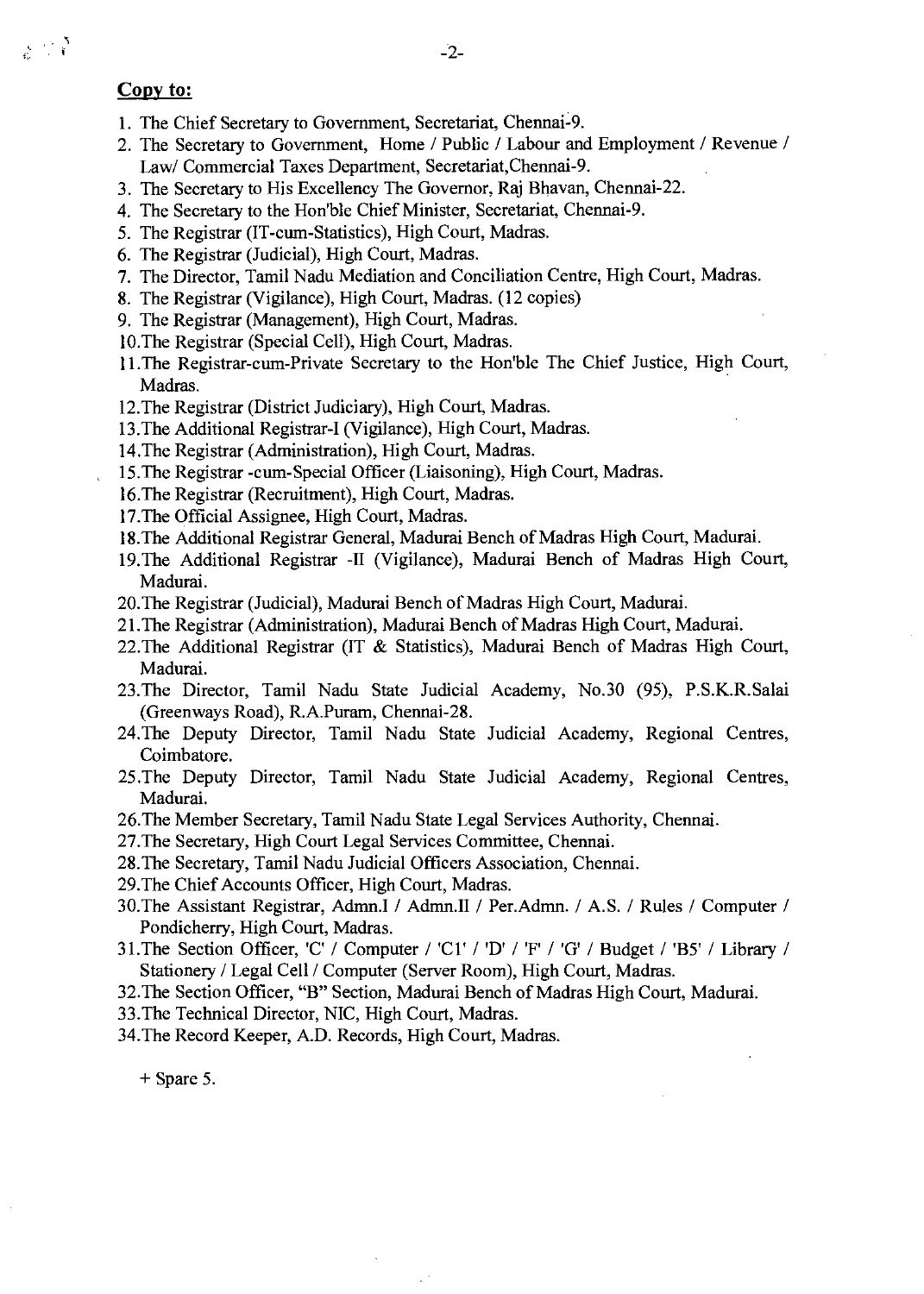#### **1tO.C.No.746 /2018/RG-B2**

J.



Sub: Courts and Judges – Civil Judges – Transfer and postings -Notification issued - Joining instructions — Issued.

Ref: High Court's Notification No. 42 / 2018, dated: 36 .03.2018.

Thiru.V.Sundararaj, Judicial Magistrate, Fast Track Court at Magisterial Level, Uthamapalayam, who has been transferred and posted as District Munsif, Bodinayakanur, in the newly sanctioned (bifurcated) court vide High Court's Notification cited above, is required to hand over charge of his present post to the Judicial Magistrate, Uthamapalayam, on 27.03.2018 A.N., and assume charge of **the** new post of District Munsif, Bodinayakanur, on 28.03.2018 A.N.

The Judicial Magistrate, Uthamapalayam, is required to hold full additional charge of the post of Judicial Magistrate, Fast Track Court at Magisterial Level, Uthamapalayam, until further orders.

Thiru R Manivasagan, District Munsif-cum-Judicial Magistrate, Bodinayakanur, who has been transferred and posted as Judicial Magistrate, Bodinayakanur, in the newly sanctioned (bifurcated) court vide High Court's Notification cited above, is required to assume charge of the new post of Judicial Magistrate, Bodinayakanur, on 28.03.2018 A.N.

As the inauguration of the District Munsif Court and Judicial Magistrate Court, Bodinayakanur, is to be held on 28.03.2018 A.N., Thiru.V.Sundararaj and Thiru R.Manivasagan, are required to report to the Principal District Judge, Theni, on 27.03.2018 A.N., without fail, in connection with inauguration of the said newly sanctioned (bifurcated) Court.

**HIGH COURT, MADRAS. DATED J.** ,

**.03.2018 REGISTRAR GENERAL(i/c)** 

...2